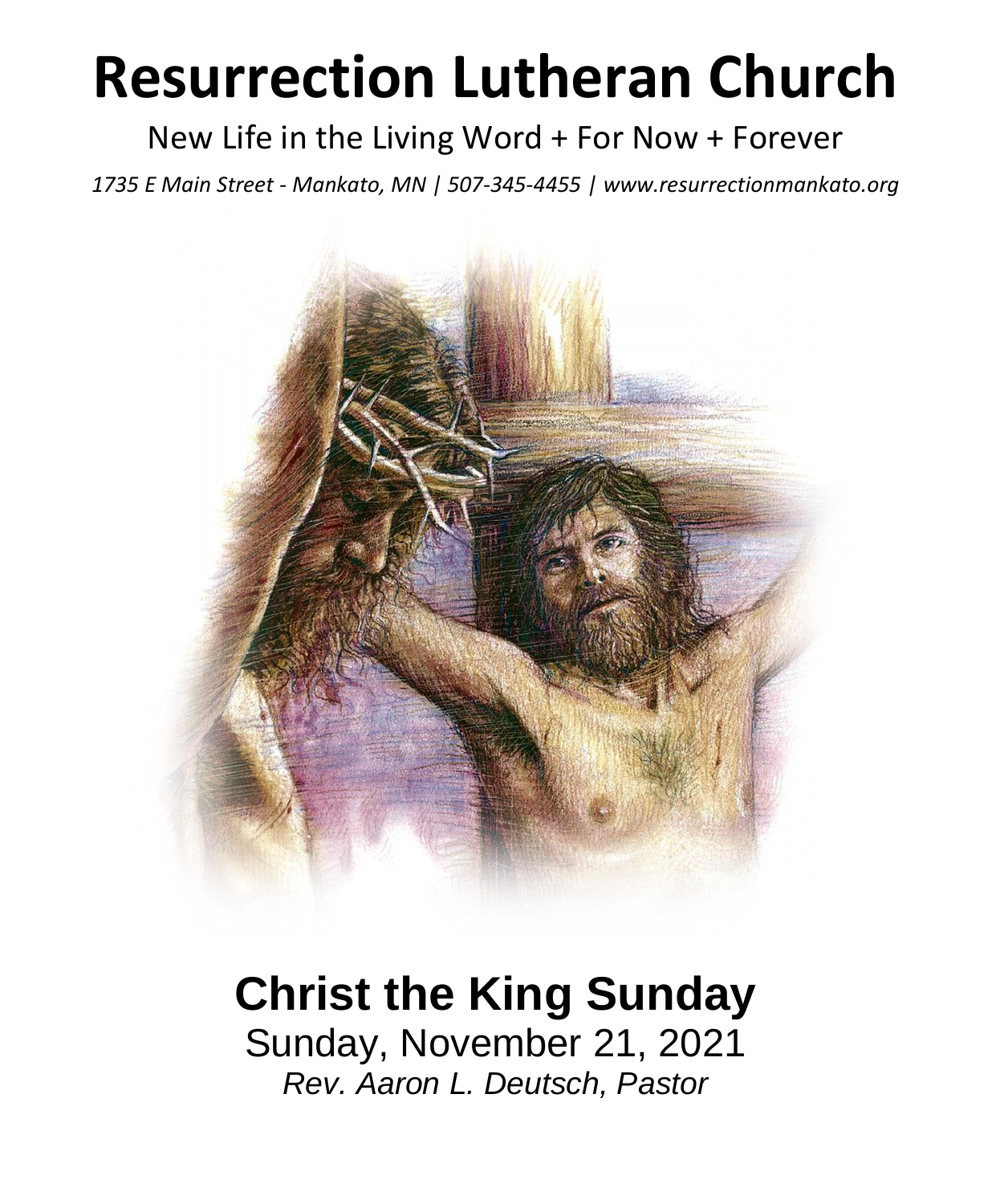#### **WELCOME** and **ANNOUNCEMENTS**

#### **INVOCATION**

P: We gather in the name of the Father, and of the Son, and of the Holy Spirit.

**C: Amen.**

**GATHERING HYMN: Crown Him with Many Crowns (vss. 1,2,5,6)………RECLAIM No. 22**

#### **CONFESSION AND FORGIVENESS OF SIN**

P: Beloved in the Lord: God is light, and in him is no darkness at all. If we say we have fellowship with him while we walk in the darkness, we lie and the truth is not in us. But if we walk in the light, we have fellowship with one another, and the blood of Jesus washes away all our sin. Let us confess our faults to God, knowing that he will cleanse us from all unrighteousness.

*Silence is kept for reflection and self-examination*

P: God who knows us,

**C: you have shown us what is good, but we have looked to other lights to find our way. We have not been just in our dealings with others. We have chosen revenge over mercy. We have promoted ourselves instead of walking humbly with you. Forgive us our sins, and show us your salvation in the face of Jesus Christ our Savior. Amen.**

P: People of God, you have not received the spirit of the world, but the Spirit that is from God, poured out for you in the faithfulness of Jesus Christ. Hear the promise first given in Baptism: you are God's child; your sins are forgiven. Rejoice and be glad, for yours is the kingdom of heaven!

**C: Amen.** 

#### **THE KYRIE AND HYMN OF GLORY**

P: The grace of our Lord Jesus Christ, the love of God our Father, and the communion of the Holy Spirit be with you all.



#### **C: And also with you.**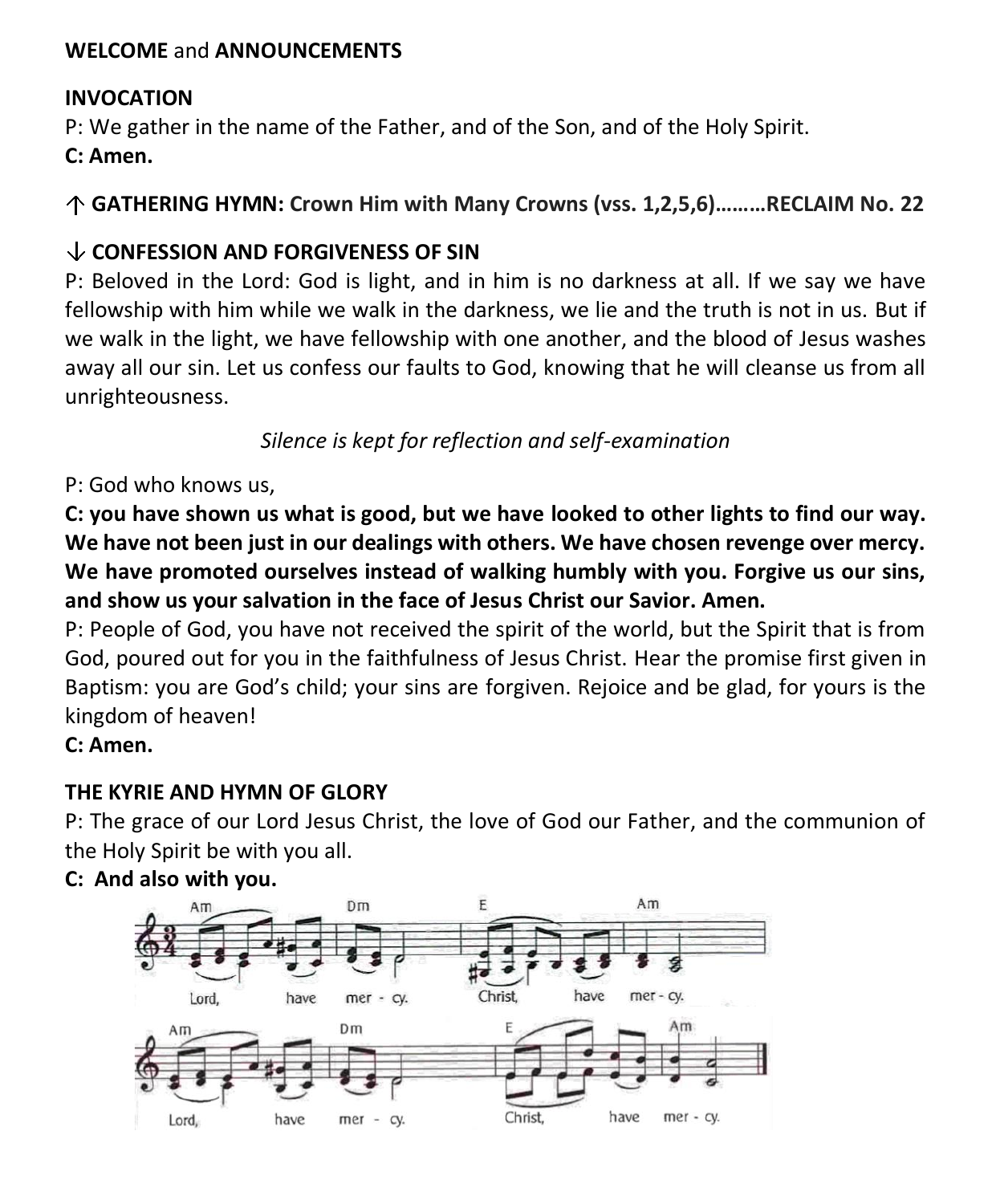P: Glory be to God on high and on earth peace, good will to all.



#### **PRAYER OF THE DAY**

P: The Lord be with you.

#### **C: And also with you.**

P: Let us pray…

**All: Almighty and everlasting God, whose will it is to restore all things to your beloved Son, whom you anointed priest forever and king of all creation: Grant that all the people of the earth, now divided by the power of sin, may be united under the glorious and gentle rule of your Son, our Lord Jesus Christ, who lives and reigns with you and the Holy Spirit, one God, now and forever. Amen.**

#### **FIRST READING: Jeremiah 23:1-6 (ESV)**

<sup>1</sup>"Woe to the shepherds who destroy and scatter the sheep of my pasture!" declares the Lord. <sup>2</sup>Therefore thus says the Lord, the God of Israel, concerning the shepherds who care for my people: "You have scattered my flock and have driven them away, and you have not attended to them. Behold, I will attend to you for your evil deeds, declares the Lord. <sup>3</sup>Then I will gather the remnant of my flock out of all the countries where I have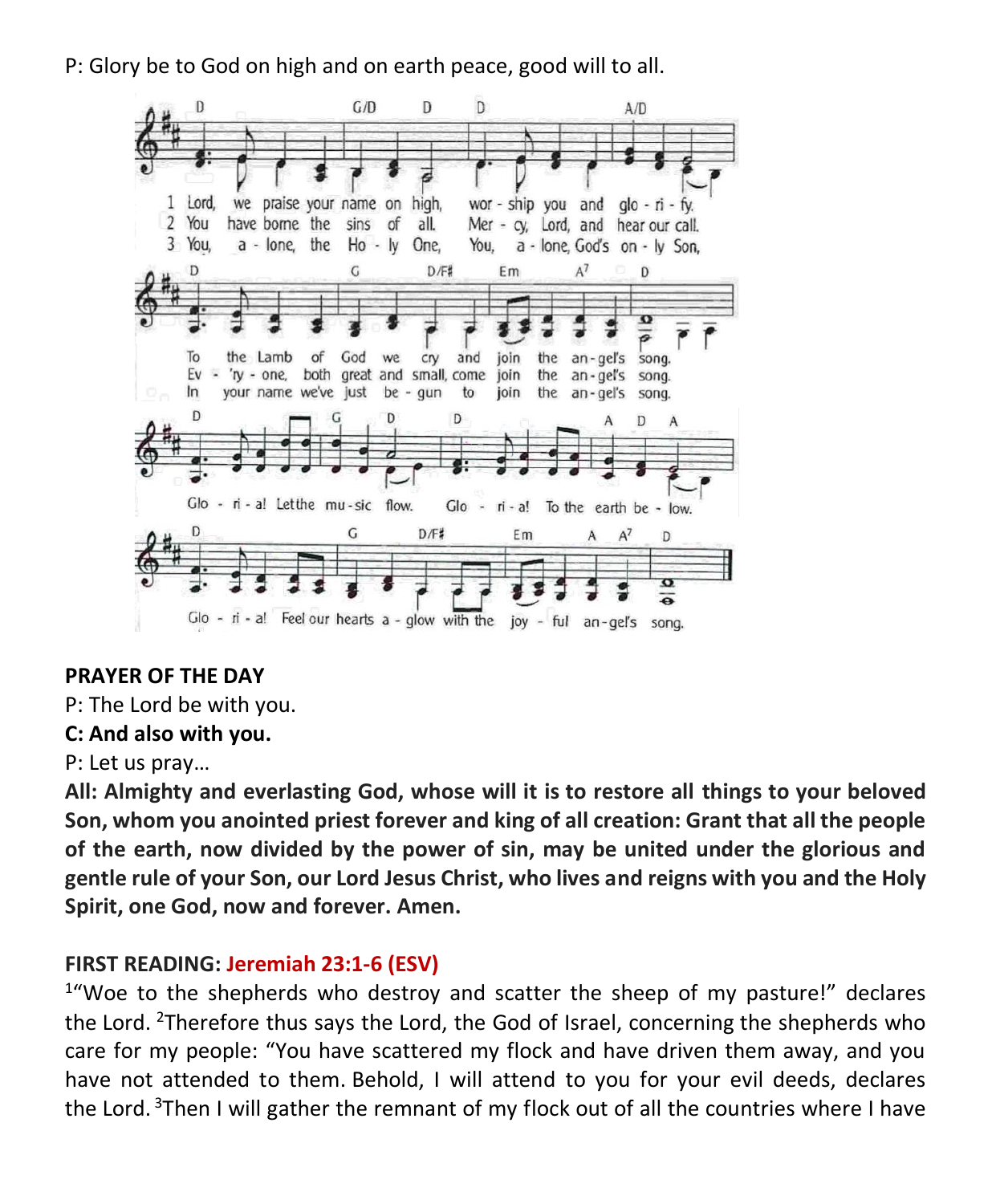driven them, and I will bring them back to their fold, and they shall be fruitful and multiply.<sup>4</sup>I will set shepherds over them who will care for them, and they shall fear no more, nor be dismayed, neither shall any be missing, declares the Lord. <sup>5</sup>"Behold, the days are coming, declares the Lord, when I will raise up for David a righteous Branch, and he shall reign as king and deal wisely, and shall execute justice and righteousness in the land. <sup>6</sup>In his days Judah will be saved, and Israel will dwell securely. And this is the name by which he will be called: 'The Lord is our righteousness.'

R: The Word of the Lord.

**C: Thanks be to God!** 

#### **RESPONSIVE READING: Psalm 46 (ESV)**

L: God is our refuge and strength, a very present help in trouble.

**C: Therefore we will not fear though the earth gives way, though the mountains be moved into the heart of the sea,**

L: though its waters roar and foam, though the mountains tremble at its swelling.

**C: There is a river whose streams make glad the city of God, the holy habitation of the Most High.**

L: God is in her midst; she shall not be moved; God will help her when morning dawns.

**C: The nations rage, the kingdoms totter; he utters his voice, the earth melts.**

L: The Lord of hosts is with us; the God of Jacob is our fortress.

**C: Come, behold the works of the Lord, how he has brought desolations on the earth.**

L: He makes wars cease to the end of the earth; he breaks the bow and shatters the spear; he burns the chariots with fire.

#### **C: "Be still, and know that I am God. I will be exalted among the nations, I will be exalted in the earth!"**

L: The Lord of hosts is with us; the God of Jacob is our fortress.

R: The Word of the Lord.

**C: Thanks be to God!** 

### **SECOND READING: Colossians 1:11-20 (ESV)**

 $11$ May you be strengthened with all power, according to his glorious might, for all endurance and patience with joy;  $^{12}$ giving thanks to the Father, who has qualified you to share in the inheritance of the saints in light.  $13$ He has delivered us from the domain of darkness and transferred us to the kingdom of his beloved Son,  $14$ in whom we have redemption, the forgiveness of sins. <sup>15</sup>He is the image of the invisible God, the firstborn of all creation.  $^{16}$ For by him all things were created, in heaven and on earth, visible and invisible, whether thrones or dominions or rulers or authorities—all things were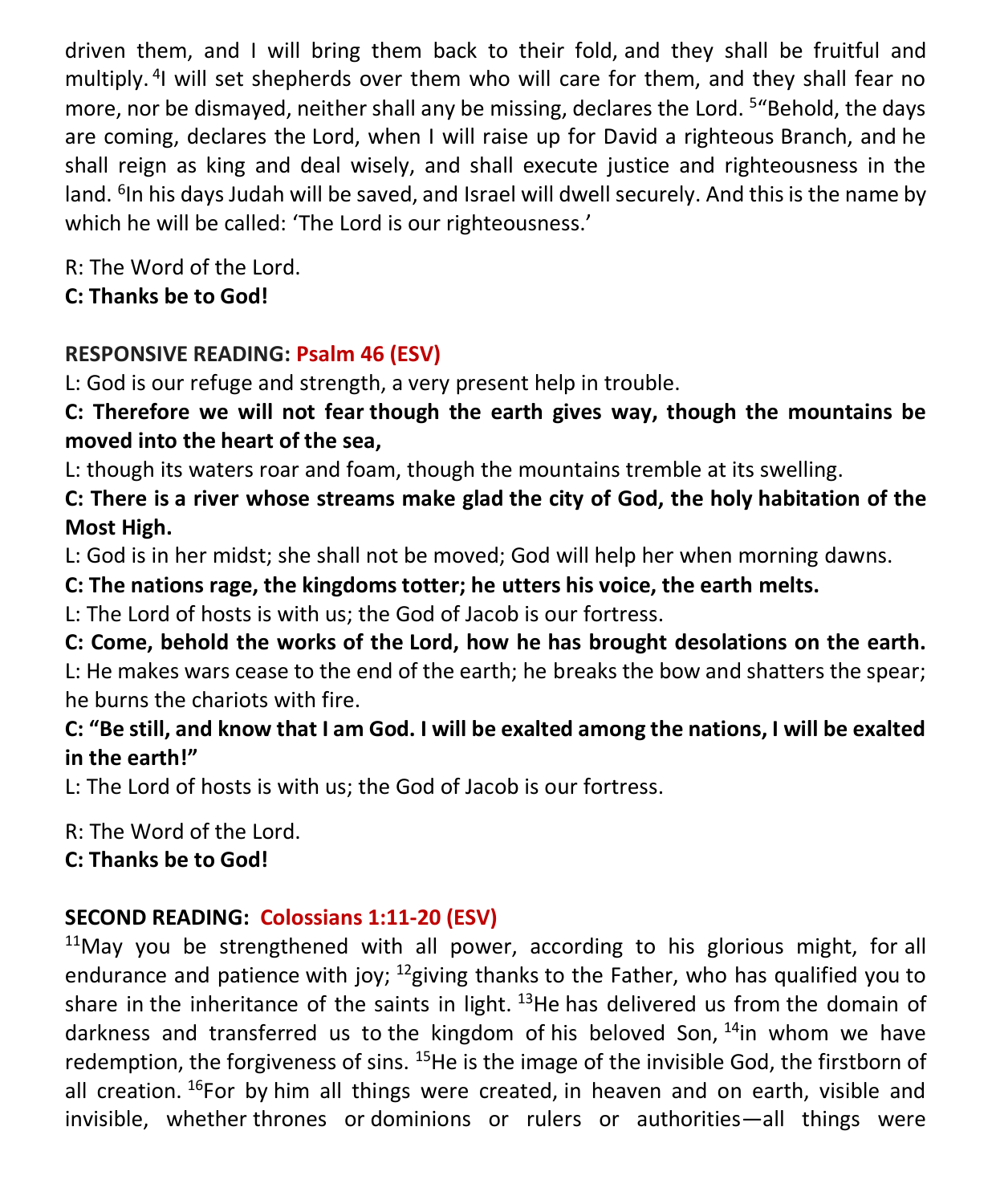created through him and for him.  $17$ And he is before all things, and in him all things hold together. <sup>18</sup>And he is the head of the body, the church. He is the beginning, the firstborn from the dead, that in everything he might be preeminent.  $19$ For in him all the fullness of God was pleased to dwell, <sup>20</sup>and through him to reconcile to himself all things, whether on earth or in heaven, making peace by the blood of his cross.

R: The Word of the Lord.

#### **C: Thanks be to God!**

#### G G  $C/G$ G D Hal-le - lu!  $Hal - le - lu$ ia! Give praise to the Lord for the G  $D<sup>7</sup>$ G  $C/E$  $G/D$ G of bless - ings heav God's  $ho - ly$ Word.  $\ddot{\phantom{0}}$ en in. For the G  $D/F#$ Em  $Em/D$ D C  $G/B$ Am give - ness, the words of for words that en - dure,  $(hal-le \overline{\phantom{a}}$  $D^7$ C Em  $Em/D$  $G/B$ Am  $\overline{\mathbf{r}}$ lu! hal - le - lu jah!) give the Lord.  $\overline{\phantom{a}}$ praise to

#### **THE GOSPEL ACCLAMATION**

#### **GOSPEL READING: Luke 23:33-43 (ESV)**

P: The Holy Gospel according to Saint Luke, the 23<sup>rd</sup> Chapter.

#### **C: Glory to you, O Lord!**

 $33$ And when they came to the place that is called The Skull, there they crucified him, and the criminals, one on his right and one on his left.  $34$ And Jesus said, "Father, forgive them, for they know not what they do." And they cast lots to divide his garments. <sup>35</sup>And the people stood by, watching, but the rulers scoffed at him, saying, "He saved others; let him save himself, if he is the Christ of God, his Chosen One!" 36The soldiers also mocked him, coming up and offering him sour wine  $37$  and saying, "If you are the King of the Jews, save yourself!" <sup>38</sup>There was also an inscription over him, "This is the King of the Jews."  $39$ One of the criminals who were hanged railed at him, saying, "Are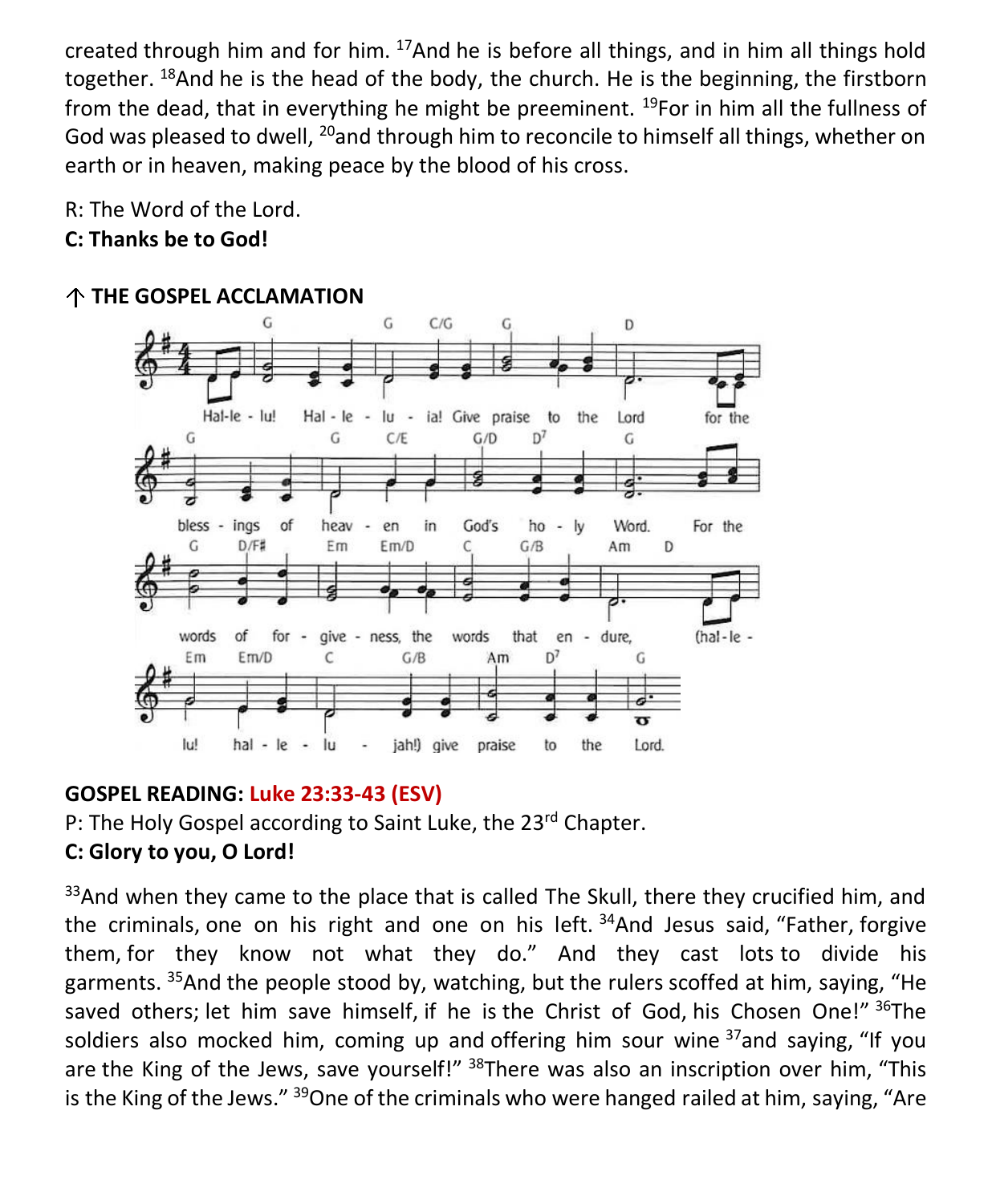you not the Christ? Save yourself and us!" <sup>40</sup>But the other rebuked him, saying, "Do you not fear God, since you are under the same sentence of condemnation? <sup>41</sup>And we indeed justly, for we are receiving the due reward of our deeds; but this man has done nothing wrong." <sup>42</sup>And he said, "Jesus, remember me when you come into your kingdom." <sup>43</sup>And he said to him, "Truly, I say to you, today you will be with me in paradise."

P: This is the Gospel of our Lord! **C: Praise to you, O Christ!** 

#### **SERMON**

**HYMN OF THE DAY: Beautiful Savior………………………………………………..RECLAIM No. 252**

#### **OFFERING** and **OFFERING RESPONSE**

*As ushers bring forward the offering,* please stand to *sing the Doxology: Praise God from whom all blessings flow. Praise Him all creatures here below. Praise Him above ye heav'nly host. Praise Father, Son, and Holy Ghost. Amen*

#### **THE NICENE CREED**

**We believe in one God, the Father, the Almighty, maker of heaven and earth, of all that is, seen and unseen.**

**We believe in one Lord, Jesus Christ, the only Son of God, eternally begotten of the Father, God from God, Light from Light, true God from true God, begotten, not made, of one Being with the Father. Through him all things were made. For us and for our salvation he came down from heaven; by the power of the Holy Spirit he became incarnate from the virgin Mary, and was made man. For our sake he was crucified under Pontius Pilate; he suffered death and was buried. On the third day he rose again in accordance with the Scriptures; he ascended into heaven and is seated at the right hand of the Father. He will come again in glory to judge the living and the dead, and his kingdom will have no end.**

**We believe in the Holy Spirit, the Lord, the giver of life, who proceeds from the Father and the Son. With the Father and the Son he is worshiped and glorified. He has spoken through the prophets. We believe in one holy Christian and apostolic Church. We acknowledge one Baptism for the forgiveness of sins. We look for the resurrection of the dead, and the life of the world to come. Amen.**

#### **PRAYERS OF THE PEOPLE**

Each petition ends with the words *Lord, in your mercy*. Please respond by saying *Hear our prayer.*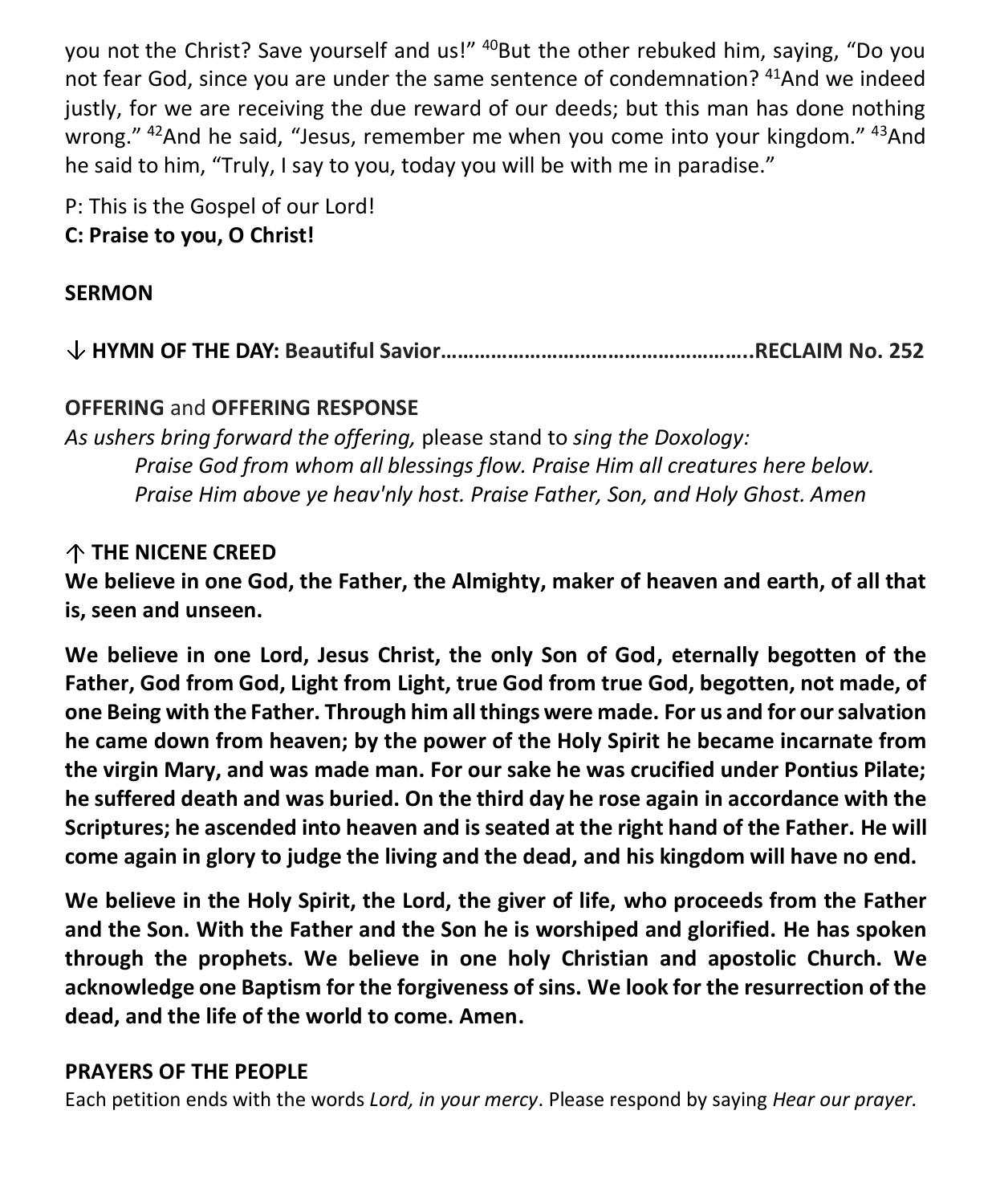#### **THE SACRAMENT OF HOLY COMMUNION**

P: The Lord be with you.

#### **C: And also with you.**

P: Lift up your hearts.

#### **C: We lift them to the Lord.**

P: Let us give thanks to the Lord our God.

#### **C: It is right to give him thanks and praise.**

P: It is indeed right and salutary, that we should at all times, and in all places, give thanks to you, O Lord, Holy Father, almighty everlasting God, for Jesus Christ, your dear Son, our Lord and Savior, who ascending above the heavens and sitting at your right hand, poured out the Holy Spirit as he had promised upon the chosen disciples, causing the whole earth to rejoice. Therefore, with angels and archangels, and with all the company of heaven, we laud and magnify your glorious name; evermore praising you, and saying…



#### **WORDS OF INSTITUTION**

#### **LORD'S PRAYER**

**C: Our Father, who art in heaven, hallowed be thy name, thy kingdom come, thy will be done, on earth as it is in heaven. Give us this day our daily bread; and forgive us our trespasses, as we forgive those who trespass against us; and lead, us not into temptation, but deliver us from evil. For thine is the kingdom, and the power, and the glory, forever and ever. Amen.**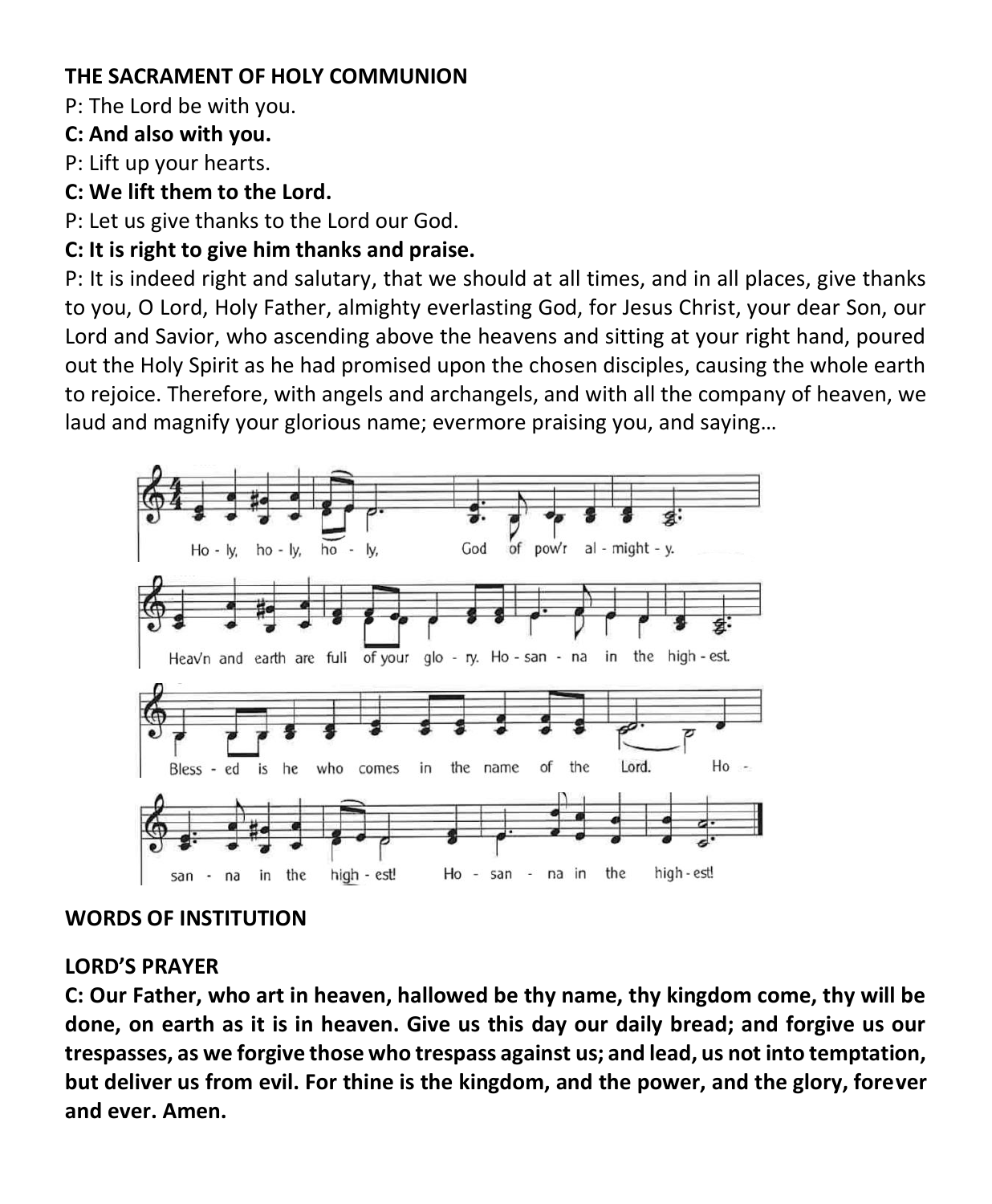#### **COMMUNION DISTRIBUTION**

*All who are baptized, have been instructed properly, and trust God's Word are welcome to communion, where our Lord is truly present, offering his gifts of forgiveness and eternal life. If partaking, please sign a card and place in the offering plate or give to an usher so our records are complete.*

#### **BENEDICTION**

**SENDING HYMN: All Hail the Power of Jesus' Name (vss. 1,3,4,5,6)…..RECLAIM No. 16**

**\_\_\_\_\_\_\_\_\_\_\_\_\_\_\_\_\_\_\_\_\_\_\_\_\_\_\_\_\_\_\_\_\_\_\_\_\_\_\_\_\_\_\_\_\_\_\_\_\_\_\_\_\_\_\_\_\_\_\_\_\_\_\_\_\_\_\_\_\_\_\_\_\_**

#### **DISMISSAL**

P: Go in peace, loving and serving in the name of our crucified and risen Lord. **C: Thanks be to God!**

#### **POSTLUDE**

#### **THOSE SERVING TODAY**

Pastor: Rev. Aaron L. Deutsch **Keyboardist:** Nikki Basel **Reader:** Tony Miller **Ushers:** Brad Matthes and Don Peterson **Greeters:** Karen Junker **Tech Team:** Mike and Vicki Youngerberg **Communion Set-Up:** Victor and Helen Kurth **Communion Assistants:** Pat and Karen McGregor **Ministers:** Every member of Resurrection Lutheran

#### **CONTACT OUR PASTOR**

**Cell Phone:** 605-742-4469 **Email Address:** [aaron.lee.deutsch@gmail.com](mailto:aaron.lee.deutsch@gmail.com)

#### **THIS WEEK AT RESURRECTION LUTHERAN**

| Sunday    | <b>Nov. 21</b> | 9:30am             | Worship                  |
|-----------|----------------|--------------------|--------------------------|
|           |                | 10:30am            | Fellowship               |
| Monday    | Nov. 22        | 10:00am            | <b>Morning Prayer</b>    |
| Wednesday | Nov. 24        | 1:15 <sub>pm</sub> | Women's Bible Study      |
|           |                | 6:30pm             | Thanksgiving Eve Worship |
| Sunday    | Nov. 28        | 9:30am             | Worship                  |
|           |                | 10:30am            | Fellowship               |